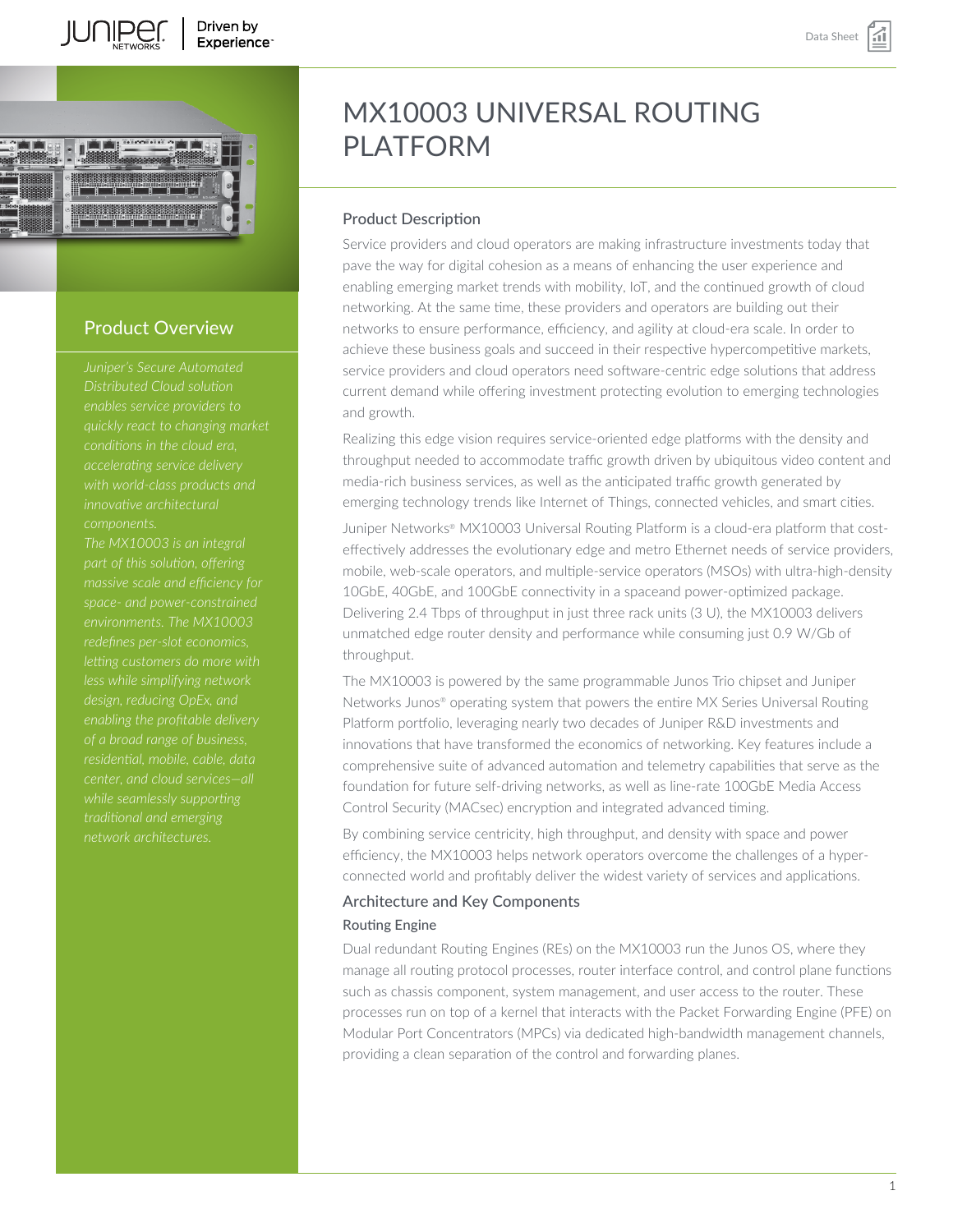#### Modular Port Concentrators and Modular Interface Cards

Powered by the third-generation programmable Trio chipset, the MX10003 offers unprecedented bandwidth in a dense form factor. The MPCs provide broad routing, switching, inline services, subscriber management, and hierarchical quality of service (HQoS), among many other features. The MPCs also host Modular Interface Cards (MICs) that provide network connectivity and allow users to mix-and-match 100GbE, 40GbE, and 10GbE interfaces (using breakout cables) to flexibly and efficiently address their unique connectivity requirements.

#### Power

The MX10003 power and thermal subsystems use advanced technology to optimize power efficiency without sacrificing scale or features. The power subsystem is highly resilient, allowing full power supply and power cable feed redundancy. The MX10003 leads the industry in actual power consumption efficiency.

#### Junos Operating System

Junos OS is a reliable, high-performance, modular network operating system that is supported across all of Juniper's physical and virtual routing, switching, and security platforms, reducing the cost, complexity, and resources required to implement and maintain a Juniper-based network. With secure programming interfaces, the Juniper® Extension Toolkit (JET), versatile scripting support, and integration with popular orchestration frameworks, Junos OS offers flexible options for continuous delivery and DevOps-style management, helping service providers unlock more value from the network.

For more details on Junos OS, please visit [https://](https://www.juniper.net/us/en/products/network-operating-system/junos-os.html) [www.juniper.net/us/en/products/network-operating-system/junos](https://www.juniper.net/us/en/products/network-operating-system/junos-os.html)[os.html](https://www.juniper.net/us/en/products/network-operating-system/junos-os.html).

# Features and Benefits Industry-Leading Port Density

The MX10003 is a full-featured single-chassis edge router that offers high density in a compact form factor (see Table 1).

Table 1: MX10003 Maximum Line-Rate Port Density

| Interface | <b>Per MPC Port Density</b> | Per Chassis Port Density |
|-----------|-----------------------------|--------------------------|
| 10GhF     |                             | 144                      |
| 40GhF     | ж                           |                          |
| 100GhF    |                             |                          |

#### Unmatched Network Availability

A comprehensive set of hardware and software features enables the MX10003 to deliver the highest levels of network availability for a 3 U edge router. The MX10003 supports 1+1 control plane redundancy and N+1 power supply module redundancy.

From a software standpoint, Junos OS runs each program independently in its own protected memory space, ensuring that individual processes do not interfere with one another.

# Excellent Power Design and Efficiency

The MX10003 offers excellent power design and efficiency, consuming just 0.9 W/Gb to ensure proper chassis operation under all conditions—critical when considering next-generation network elements. The MX10003 monitors power and temperature for each chassis component and shuts down interfaces and components when power or temperature thresholds are exceeded.

#### Junos Telemetry Interface

The programmable Junos Trio chipset provides the power to monitor and collect data at the component level. It uses the Junos Telemetry Interface to stream this data in a scalable manner to monitoring, analytics, and performance management applications, as well as to Path Computation Elements (PCEs) such as Juniper Networks NorthStar Controller. The derived telemetry information identifies current and trending congestion, resource utilization, traffic volume, latency, and delay, which helps service providers detect issues and make informed decisions on network design, optimization, and investment.

# Integrated Timing

MX Series routers support highly scalable and reliable hardware based timing that meets the strictest LTE requirements, including Synchronous Ethernet for frequency and the Precision Time Protocol (PTP) for frequency and phase synchronization. Synchronous Ethernet and PTP can be combined in a "hybrid" mode to achieve the highest level of frequency (10 ppb) and (< 1.5 uS) phase accuracy required for LTE-Advanced, eliminating the need for external clocks. The MX10003 supports advanced timing standards such as G.8275.1.

# Junos Fusion Provider Edge

Junos Fusion Provider Edge enables MX Series routers to act as aggregation devices that provide cost-effective 1GbE support for Juniper Networks EX4300 Ethernet Switches and QFX5100 data center switching platforms acting as satellite devices. All aggregation and satellite devices appear as a single, port-dense platform managed by a single IP address, significantly expanding the number of network interfaces supported by an MX Series router while keeping operations simple with full feature support.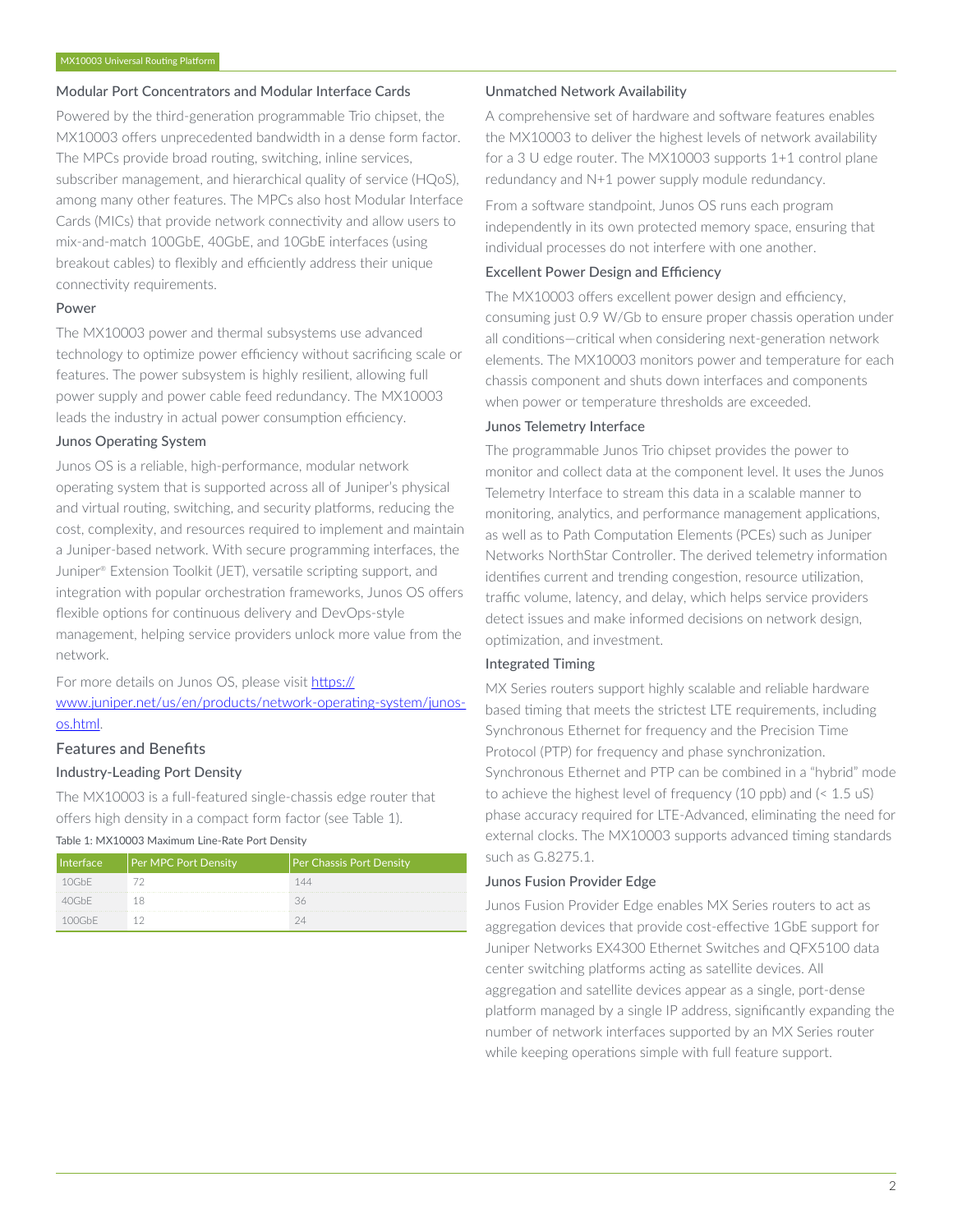#### Junos Automation Toolkit

The Junos Automation Toolkit, included in the Junos OS software, offers a suite of tools supported on all Juniper Networks switches, routers, and security devices. These tools leverage the native XML capabilities of Junos OS, including commit scripts, op scripts, event policies and scripts, and macros that help automate operational and configuration tasks. Automation saves time by performing repetitive operational and configuration tasks, speeding troubleshooting, and maximizing network uptime by warning operators of potential problems and automatically responding to system events.

# Applications and Use Cases

# Business Edge

The MX10003 offers the 10GbE and 100GbE interfaces that large enterprises need, as well as a comprehensive VPN toolkit to support feature-rich, standards-based, and secure internetworking for innovative business services. In addition to basic L2/L3 VPN and virtual private LAN service (VPLS) support, the MX10003 offers enhanced VPN services such as quality-ofservice (QoS)-prioritized VPN traffic for voice and video, L2 VPN internetworking to connect dissimilar L2 access networks, and rich IP/MPLS features to customize services and meet service level agreements (SLAs).

#### Metro Ethernet

The MX10003 provides outstanding support for metro and aggregation networks by offering a full suite of routing and switching features, allowing network operators to choose a deployment model that best suits their business and technical needs and goals. The MX10003 can be deployed as an IP/MPLS VPN edge router, VPLS router, MPLS label-switching router (LSR), or as a Layer 2 Ethernet switch or Layer 3 IP router. The MX10003 also supports an extensive set of Ethernet Operation, Administration, and Maintenance (OAM) features and is Metro Ethernet Forum (MEF) certified.

# Distributed Broadband Network Gateway

In a distributed broadband network gateway (BNG) architecture, the MX10003 serves as an ideal small-footprint BNG for deployment in central office and hub locations. The MX10003 maintains BNG feature parity with the current MX Series routers, including high subscriber densities and HQoS support.

# Data Center

The MX10003 can be deployed as a data center gateway router and for data center interconnection. With high-density 10GbE and 100GbE interfaces, and key features such as L2/L3 VPN, dynamic tunnels using MPLS-over-GRE, Virtual Extensible LAN (VXLAN) encapsulation, and GRE support, the MX10003 offers a full suite of routing and switching features, allowing network operators to choose a deployment model that fits their business and technical needs.

# IP Peering

The power-optimized, compact 3 U MX10003 is ideal for colocation facilities that charge based on provisioned power and space. Offering high control plane scale, the MX10003 supports IP Peering and route reflection capabilities that support inline flow monitoring, segment routing, BGP, and GRE, among many other features.



MX10003

# **Specifications**

#### Physical Specifications

- Physical dimensions (HxDxW): 5.217 x 30 x 19 in (13.25 x 76.2 x 48.26 cm)
- Airflow: Front to back
- Operating temperature: 32° to 115° F (0° to 46° C) at sea level
- Number of fan trays: 4
- Maximum weight (approximate): 120 lbs (54.43 kg)
- System mounting: Four-post rack mounting
- Rack units: 3

# Juniper Networks Services and Support

Juniper Networks is the leader in performance-enabling services that are designed to accelerate, extend, and optimize your highperformance network. Our services allow you to maximize operational efficiency while reducing costs and minimizing risk, achieving a faster time to value for your network. Juniper Networks ensures operational excellence by optimizing the network to maintain required levels of performance, reliability, and availability. For more details, please visit [https://www.juniper.net/us/en/](https://www.juniper.net/us/en/products/routers/mx-series/mx10003-universal-routing-platform-datasheet.html) [products/routers/mx-series/mx10003-universal-routing-platform](https://www.juniper.net/us/en/products/routers/mx-series/mx10003-universal-routing-platform-datasheet.html)[datasheet.html](https://www.juniper.net/us/en/products/routers/mx-series/mx10003-universal-routing-platform-datasheet.html)